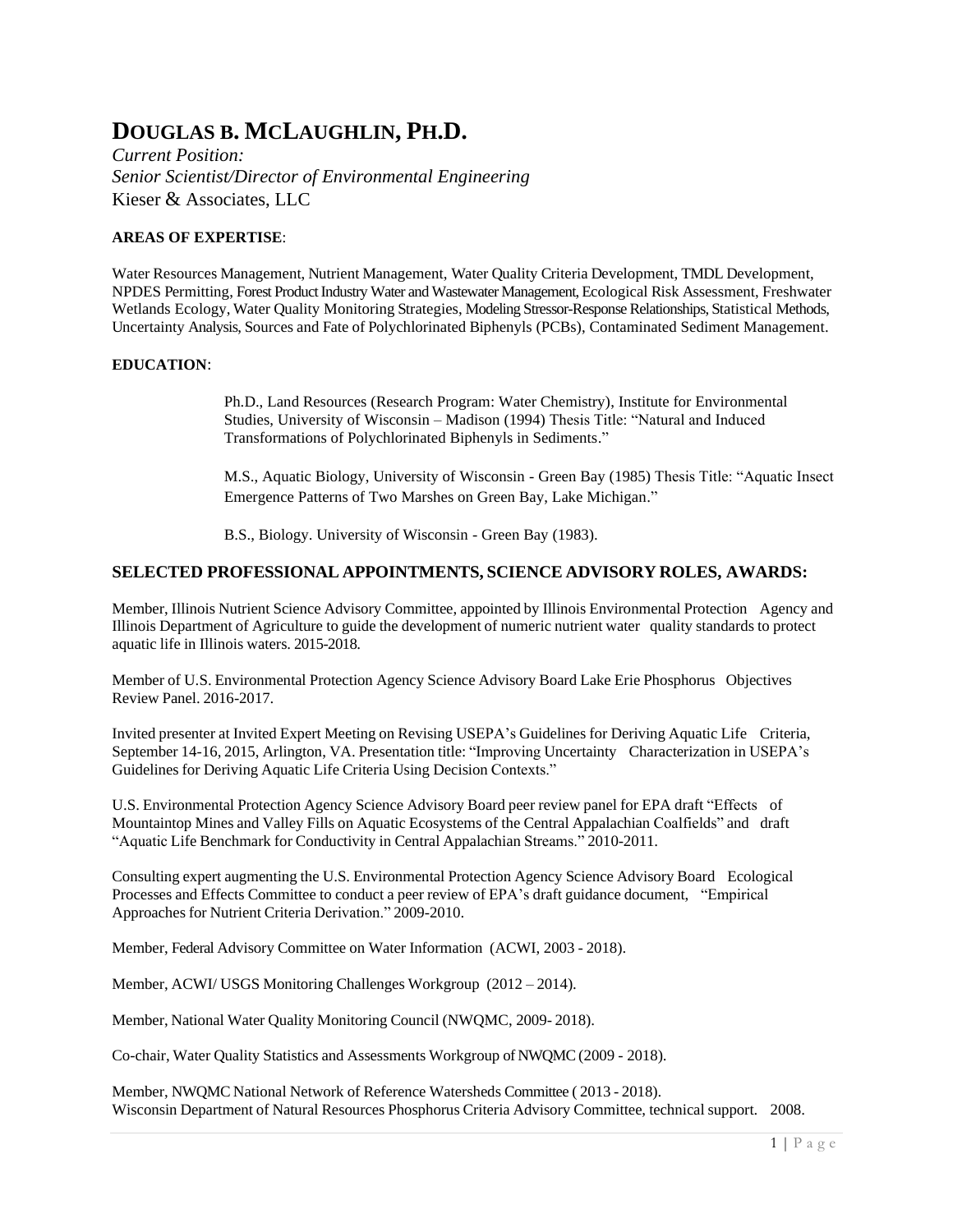Florida Department of Environmental Protection scientific peer review panel to assist in revision of dissolved oxygen criteria for freshwaters. 2011.

University of Wisconsin – Green Bay Environmental Management and Business Institute 2018 Earth Caretaker Award Recipient

# **SELECTED RECENT EXPERIENCE:**

Development of an Approach to Establish the Scientific Basis for a Stream Restoration Crediting Protocol Using Field Data to Assess Stressor-Response Relationships and Build Ecosystem Response Models: DuPage River Salt Creek Workgroup, Naperville, IL with TetraTech, Inc. 2018-present.

Development of a Clearinghouse Framework for Phosphorus Reduction Programs in Wisconsin including WQT, Adaptive Management and Multiple Discharger Variance: Newtrient, LLC with funding from USDA, 2018.

Coauthor on "Comparison of NTT to Region 5/DRP Calculator Results for 2018 Erie P Market Agricultural Pilot Crediting Sites", a Kieser & Associates technical memorandum provided to the Great Lakes Commission to Evaluate Uncertainty in Quantification Tools in Order to Identify and Prioritize Model Improvements. 2018.

#### **Previous to Kieser & Associates**

Provided Science Support to the Pulp and Paper Industry for Water Quality Criteria Development and Evaluation, Including the Assessment of Methods for Criteria Derivation and Uncertainty Characterization. 2003-2018.

Analyzed Long Term Water Quality and Macroinvertebrate Data Sets to Assess Impacts of Pulp and Paper Mill Effluents on Receiving Streams. 2013-2018.

Developed Quantitative Approaches for the Analysis of Field Data to Derive Numeric Nutrient Criteria and Estimate the Probability of Adverse Biological Community Impacts. 2010-2018.

Designed and Conducted Field and Data Analyses To Assess Status and Trends of PCB Contamination in Water, Sediment, and Fish to Support the Evaluation of Alternatives for Sediment Remediation in the Fox River, Wisconsin on Behalf of the Fox River Group of Companies. 1997 – 2003.

Provided Ecosystem Modeling Support to Ohio Environmental Protection Agency in Development of Quantitative Tools for Managing Water Quality and Macroinvertebrate Community Health in Headwater Streams. 2017-2018.

### **PREVIOUS POSITIONS HELD:**

Principal Research Scientist, National Council for Air and Stream Improvement, Inc., Kalamazoo, Michigan (2002- 2018).

Senior Scientist, Blasland, Bouck, and Lee, Inc., Syracuse, New York and DePere, Wisconsin. 1997-2002.

Environmental Research Manager and Analytical Services Laboratory Supervisor. Fort Howard Corporation, Green Bay, Wisconsin. 1993-1997.

Environmental Specialist, Research and Development, Fort Howard Corporation, Green Bay, Wisconsin. 1985-1990.

Lecturer, Western Michigan University. Water and Residuals Management Topics in the Forest Products Industry, (PAPR 3531, Fall semester, 2004, 2006, 2009, 2010, 2012, 2013)

Adjunct Professor, University of Wisconsin - Green Bay. Hazardous and Toxic Materials Spring semester, 2001.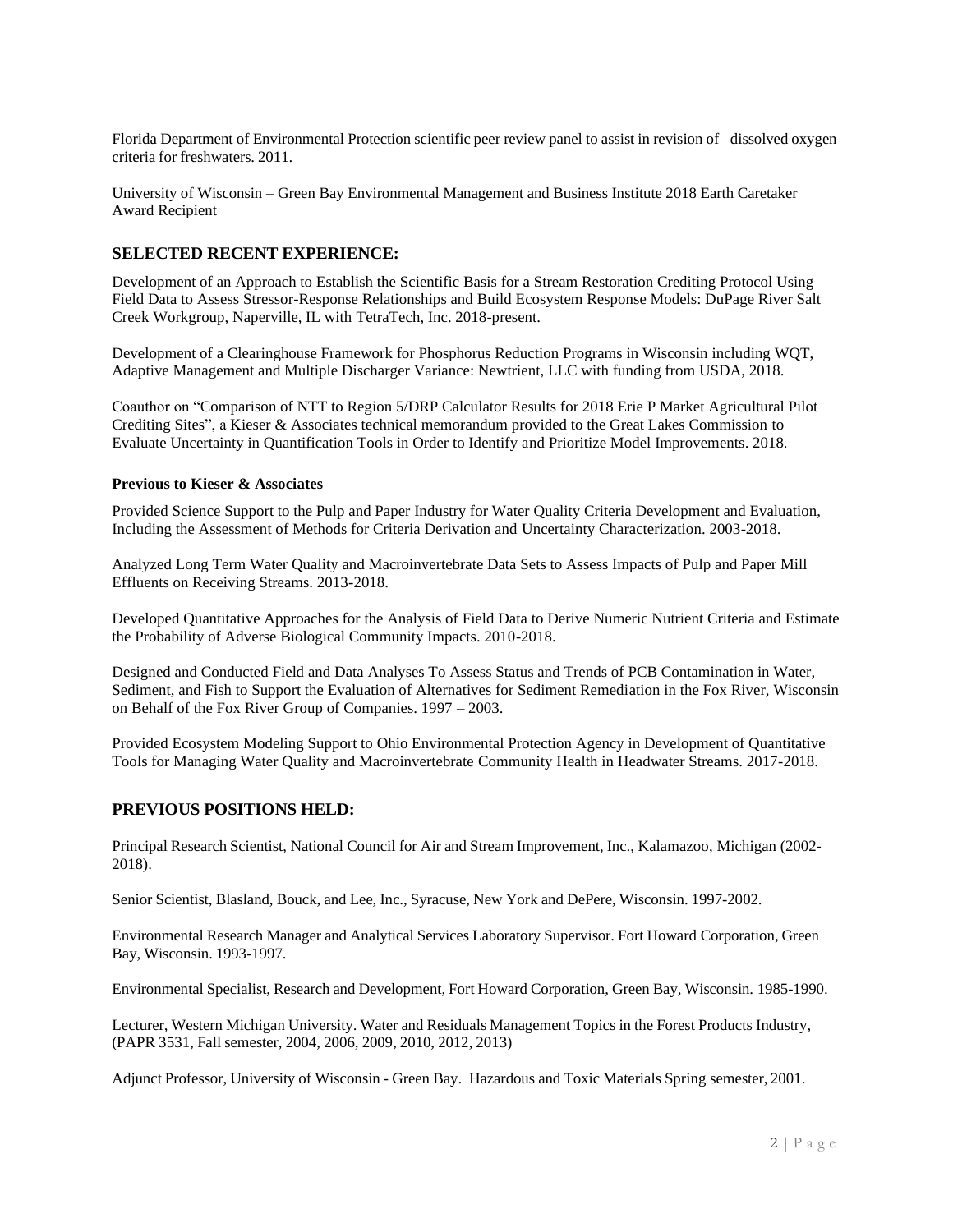# **SELECTED PUBLICATIONS AND PRESENTATIONS:**

#### *JournalPublications*

Miltner, R. and D.B. McLaughlin. 2019. Management of headwaters based on macroinvertebrate assemblages and environmental attributes. Science of the Total Environment 650: 438–451.

McLaughlin, D.B., K.H. Reckhow. 2017. A Bayesian Network Assessment of Macroinvertebrate Responses to Nutrients and Other Factors in Streams of the Eastern Corn Belt Plains, Ohio, USA. Ecological Modelling. 345: 21- 29. DOI: 10.1016/j.ecolmodel.2016.12.004.

McLaughlin, D.B., C.A. Flinders. 2016. Quantifying variability in four US streams using a long-term data set: patterns in water quality endpoints. Environmental Management. 57(2):368-388. DOI 10.1007/s00267-015-0609-7.

Flinders, C.A., D.B. McLaughlin, and R.L. Ragsdale. 2015. Quantifying variability in four U.S. streams using a longterm dataset: patterns in biotic endpoints. Environmental Management. 56(2): 447-466. DOI 10.1007/s00267-015- 0509-x

McLaughlin, D.B. 2015. Assessing the fit of biotic ligand model validation data in a risk management decision context. Integrated Environmental Assessment and Management, 11(4): 610-617. DOI: 10.1002/ieam.1634

McLaughlin, D.B. 2014. Maximizing the accuracy of field‐derived numeric nutrient criteria in water quality regulations. Integrated Environmental Assessment and Management 10(1): 133-137.

McLaughlin, D.B. 2012a. Assessing the predictive performance of risk-based water quality criteria using decision error estimates from ROC analysis. Integrated Environmental Assessment and Management. 8(4): 674-684.

McLaughlin, D.B. 2012b. Estimating the designated use attainment decision error rates of USEPA's proposed numeric total phosphorus criteria for Florida colored lakes. Integrated Environmental Assessment and Management 8(1):167-174.

McLaughlin, D.B. and V. Jain. 2011. Using Monte Carlo analysis to characterize the uncertainty in final acute values derived from aquatic toxicity data. Integrated Environmental Assessment and Management 7(2): 269-279.

McLaughlin, D.B. and H.J. Harris. 1990. Aquatic insect emergence in two Great Lakes marshes. Wetlands Ecology and Management. 1(2): 111-121.

#### *ConferenceProceedings*

McLaughlin, D.B. 2009. Evaluating the Implications of End-of-Pipe Effluent Limits for Achieving Site- Specific Instream Water Quality Criteria: An Example From Wisconsin. Water Environment Federation TMDL Conference Proceedings, August. Minneapolis, Minnesota.

McLaughlin, D.B., Treasure, T., and Wiegand, P. 2008. Assessing variation in concentrations of dissolved iron in minimally disturbed streams to improve water quality criteria. Proceedings of the WEFTEC Environmental Conference, Chicago, Illinois.

Ice, G.G., J.P. Unwin, T.J. Hall, P. Wiegand, and D.B. McLaughlin. 2007. Addressing Infrequent, Brief, and Small Excursions of Water Quality. Proceedings of the 4th American Society of Agricultural and Biological Engineers Conference on Watershed Management to Meet TMDLs. San Antonio, Texas.

Beebe, J. and D.B. McLaughlin. 2005. Availability of Water Quality data for TMDL Development. Conference Proceedings: TMDL 2005. Water Environment Federation. Philadelphia, Pennsylvania.

McLaughlin, D.B. 1997. Congener specific PCB concentrations in fish from the Fox River, Wisconsin, USA. Proceedings of the 1997 TAPPI Environmental Conference, May 5-7, Minneapolis, Minnesota. p. 27-31.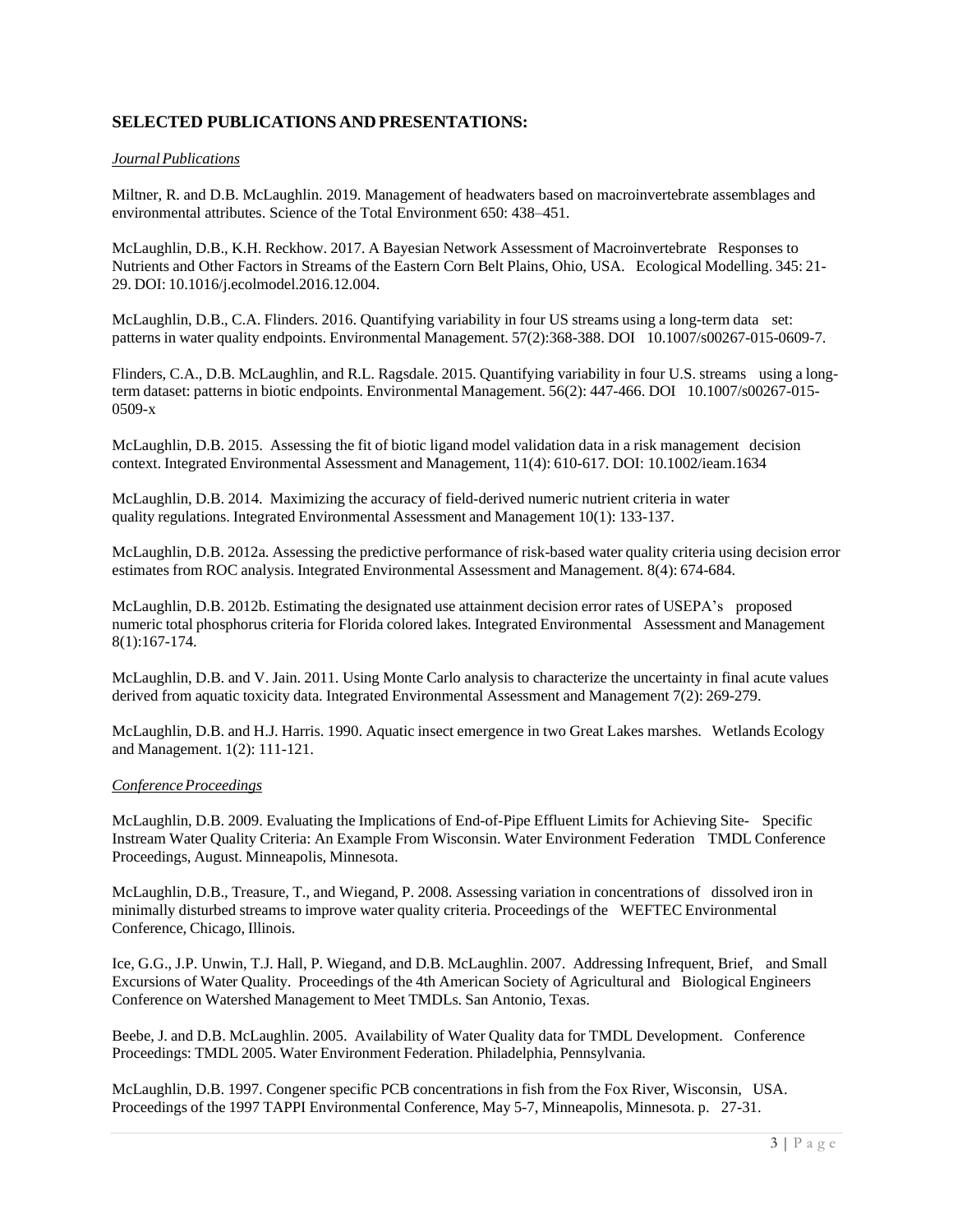McLaughlin, D.B., A. Andren, and D. Armstrong. 1992. Oxidation of PCB congeners adsorbed to particles. Proceedings of the 48th Annual Purdue Industrial Waste Conference, May 10-12, West Lafayette, Indiana.

#### *NCASI Technical Bulletins and Special Reports*

McLaughlin, D.B.and G. Ice. 2012. Considerations and Statistical Approaches for Effects-Based Site- Specific Numeric Nutrient Criteria. National Council for Air and Stream Improvement (NCASI). Technical Bulletin No. 1004. Research Triangle Park, North Carolina.

McLaughlin, D.B. 2012. PCBs in the Environment: A Summary of Their Distribution and Sources Relevant to Total Maximum Daily Load Studies. National Council for Air and Stream Improvement (NCASI) Technical Bulletin No. 1014. Research Triangle Park, North Carolina.

McLaughlin, D.B. and V. Jain. 2010. Using Monte Carlo Analysis to Characterize the Uncertainty in Final Acute Values Derived from Aquatic Toxicity Data. National Council for Air and Stream Improvement (NCASI). Technical Bulletin No. 972. Research Triangle Park, North Carolina.

McLaughlin, D.B., and P. Lagace. 2008. Investigation of the main sources of PCBs at a TMP/recycle pulp mill and a bleached kraft pulp mill. Special Report No. 08-04. Research Triangle Park, N.C.: National Council for Air and Stream Improvement, Inc.

McLaughlin, D.B. 2008. Evaluating trends in hydrophobic organic contaminants in biological tissues using linear regression. National Council for Air and Stream Improvement (NCASI). Technical Bulletin No. 950. Research Triangle Park, North Carolina.

#### *SelectedPresentations*

McLaughlin, D.B. 2015. Improving Uncertainty Characterization in USEPA's Guidelinesfor Deriving Aquatic Life Criteria Using Decision Contexts. Presented at Invited Expert Meeting on Revising USEPA's Guidelines for Deriving Aquatic Life Criteria, September 14-16, 2015, Arlington, VA.

McLaughlin, D.B. 2014. How Well Do BLM Predictions Fit Model Validation Data? A WQC Attainment Decision Perspective. SETAC North America 35th Annual Meeting. November, 2014. Vancouver, BC.

McLaughlin, D.B. 2014. Using a Long Term Data Set to Evaluate the Role of Variability and Decision Error Tolerance in Making Water Quality Assessment Decisions. SETAC North America 35th Annual Meeting. November, 2014. Vancouver, BC.

McLaughlin, D.B. 2013. Numeric Nutrient Criteria Development and the U.S. Forest ProductsIndustry. Mississippi Manufacturers Association Environmental & Safety Conference, Nutrient Criteria Panel, October 17-18, 2013

McLaughlin, D.B. 2013. Translating Prediction Uncertainty Into Decision Uncertainty: A Numeric Nutrient Criteria Example. North American Lake Management Society 33rd International Symposium, San Diego, CA. October 30 - November 1, 2013.

Flinders, C.A., and D.B. McLaughlin. 2013. Quantifying Spatial and Temporal Variation Using a Long-term Dataset: Implications for Management. Society for Freshwater Science Annual Conference. May 19-23, 2013. Jacksonville FL.

McLaughlin, D.B., D. Sullivan, L. McGeorge. 2012. Better Access to Water Quality Statistical and Assessment Methods: Developing a New Component of the National Environmental Methods Index (NEMI). Eighth National Monitoring Conference. April 30-May 5, 2012, Portland, OR.

McLaughlin, D.B. 2012. An update on the development of numeric nutrient criteria in the United States: a forest industry perspective. IWA Annual Conference, Concepcion, Chile. January, 2012. (presented by Paul Wiegand).

McLaughlin, D.B. 2012. An Introduction to NCASI and Prediction Uncertainty, Bright Lines, and the Search for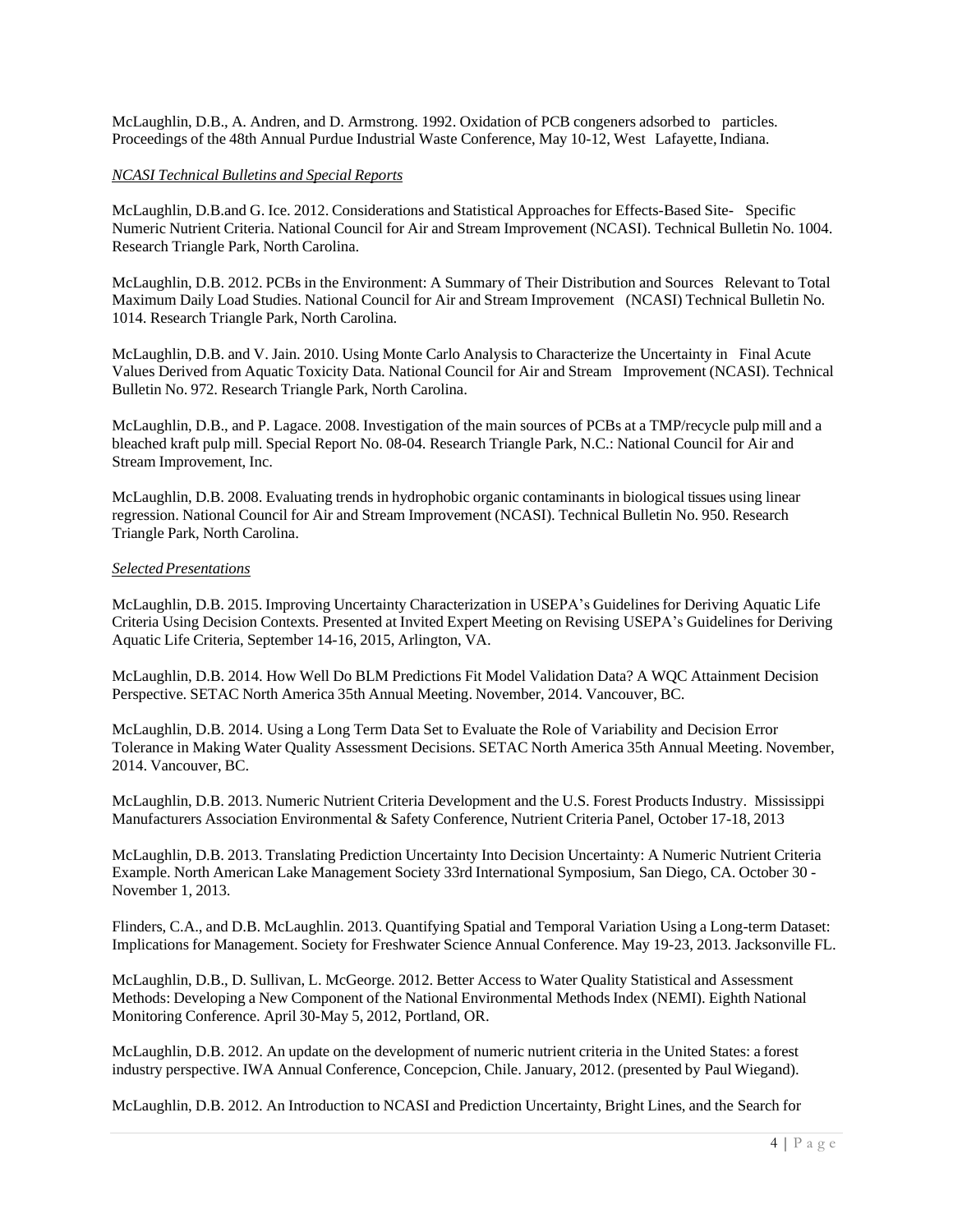Useful Indicator Benchmarks for Ecosystem Management. Presented at NOAA GL Environmental Research Lab, Ann Arbor, MI, January 10, 2012.

McLaughlin, D.B., and H. Bohra. 2011. Uncertainty Estimates for USEPA's Freshwater Acute Ambient Aquatic Life Water Quality Criterion for Acrolein. AWRA 2011, Albuquerque, NM November 7, 2011.

McLaughlin, D.B. 2010. Considering Water Quality Impairment Decision Errors in Numeric Nutrient Criteria Development. SETAC North America 31st Annual Meeting, November 7-11, 2010, Portland, OR.

McLaughlin, D.B., L. McGeorge, and D. Sullivan. 2010. Increasing Awareness, Understanding, and Availability of Statistical Methods for Water Quality Monitoring and Assessment. Seventh National Monitoring Conference - Monitoring From the Summit to the Sea. April 25-29, 2010, Denver, CO

Ice, G., McLaughlin, D.B., Wiegand, P., Beebe, J., Schilling, E., Greathouse, E., Rhoades, C.C., Johnson, S, Sebestyen, S., and Sugden, B. 2010. Nutrient Criteria and Standards for Forested Headwater Streams: An Overview of Issues and Solutions. Seventh National Monitoring Conference - Monitoring From the Summit to the Sea. April 25- 29, 2010, Denver, CO.

McLaughlin, D.B. 2009. A Review of Approaches Used to Establish Regional and Site-Specific Numeric Nutrient Criteria. American Water Resources Association 2009 Annual Water Resources Conference. Seattle, Washington.

McLaughlin, D.B. Evaluating the Implications of End-of-Pipe Effluent Limits for Achieving Site-Specific Instream Water Quality Criteria: An Example From Wisconsin. Water Environment Federation TMDL Conference, Minneapolis, Minnesota. August 2009.

McLaughlin, D.B., C. Thompson, and P. Bollerman. Quantifying Trends in Color Increases Across Aerated Stabilization Basins at a Pulp and Paper Mill in Florida, USA. 9th International Wastewater Association Symposium on Forest Industry Wastewaters, Fredricton, New Brunswick. June 2009.

McLaughlin, D.B. Some Water Program Activities of the National Council for Air and Stream Improvement (NCASI). Advisory Committee on Water Information Annual Meeting, Herndon, Virginia. February 11, 2009.

McLaughlin, D.B. and V. Jain. Characterizing the Uncertainty of Final Acute Values Used in Aquatic Life Water Quality Criteria. Presented at SETAC North America, 29th Annual Meeting, Tampa, Florida, November, 2008.

McLaughlin, D.B., T. Treasure, and P. Wiegand. Assessing variation in concentrations of dissolved iron in minimally disturbed streams to support improved water quality criteria. Presented at WEFTEC, Chicago, Illinois. October, 2008.

McLaughlin, D.B. 2008. More Than Doable: An Examination of Statistical Methods Used to Analyze Time Trends in Contaminant Data Containing Nondetects. Presented at the National Water Quality Monitoring Conference, Atlantic City, New Jersey.

McLaughlin, D.B, and J. Beebe. 2008. Using GIS to Characterize Multiple Watersheds of Interest to Forest Products Industry Stakeholders. Presented at the American Water Resources Association Spring Specialty Conference - GIS and Water Resources V, San Mateo, California.

McLaughlin, D.B. 2007. Addressing Eutrophication in Freshwater Ecosystems: Water Quality Regulations and NPDES Limits. Presented at the NCASI Effluent Nutrients Workshop. Green Bay, Wisconsin.

McLaughlin, D.B. 2007. Handling Nondetects in Contaminant Time Trend Analysis: An Example Using Some Contemporary Methods. Presented at the USEPA Annual Conference on Managing Environmental Quality Systems. Cleveland, Ohio.

McLaughlin, D.B. 2006. Interpreting Tissue Contaminant Trend Data Using Linear Regression. Presented at the NCASI West Coast Regional Center Water Toxics Workshop. Portland, Oregon.